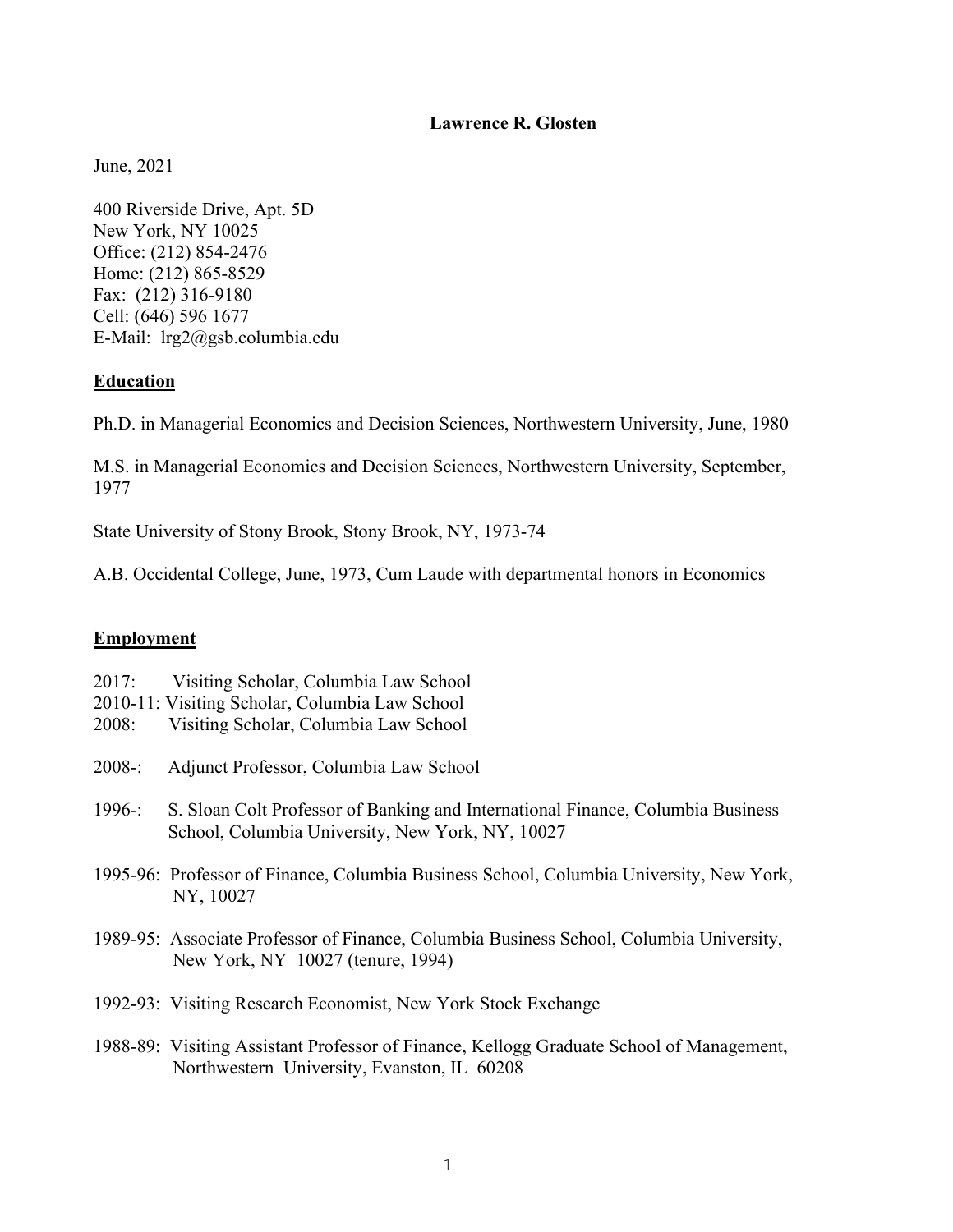- 1980-88: Assistant Professor of Finance, Kellogg Graduate School of Management, Northwestern University, Evanston, IL, 60208
- 1986-87: Visiting Assistant Professor, Finance and Insurance Dept., Carlson School of Management, University of Minnesota, 271 19th Ave. S., Minneapolis, MN, 55455
- 1984-85: Visiting Assistant Professor, University of Chicago, Chicago, IL 60637
- 1979-80: Visiting Assistant Professor of Managerial Economics and Decision Sciences, Northwestern University
- 1978-79: Data Resources, Inc., Lexington, MA, Senior Analyst
- 1977-78: Instructor, Northwestern University
- 1975-76: Supermarket Institute, Chicago, IL, Consultant.

### Grants, Awards and Appointments

Named member of the Financial Economists Roundtable 3/2019

Distinguished Visiting Scholar, Securities and Exchange Commissin, 12/2017

Fellow of the Finance Theory Group 6/2017

Smith Breeden Distinguished Paper prize for "Is the Electronic Limit Order Book Inevitable?"

Grant from The Institute for Quantitative Research in Finance, 1988 (with Ravi Jagannathan)

Roger F. Murray Prize, 1987, for "Estimating the Components of the Bid/Ask Spread," The Institute for Quantitative Research in Finance

First Chicago Chair, Northwestern University, Summer, 1987

Grant from The Institute for Quantitative Research in Finance, 1985 (with Lawrence Harris)

Kellogg Research Chair, Kellogg Graduate School of Management, Northwestern University, 1983

### Books

Securities Market Issues for the  $21<sup>st</sup>$  Century, edited volume of essays with introductory chapter with Merritt Fox and Ed Greene, self-published on Amazon, May 30, 2018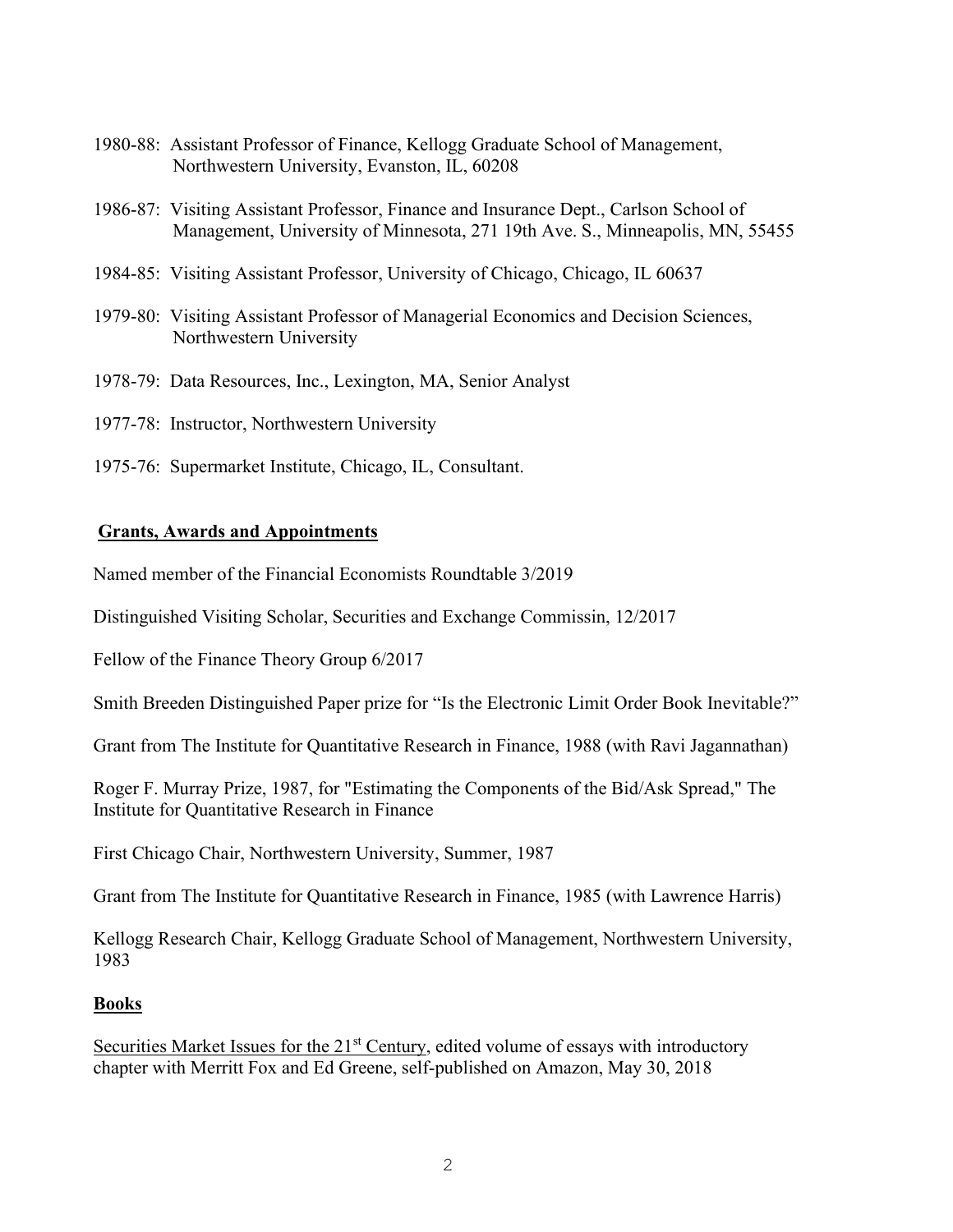The New Stock Market: Law, Economics, and Policy, with Merritt Fox and Gabriel Routerberg, Columbia University Press, January 8, 2019

# Publications

"Tail Expectation and Imperfect Competition in Limit Order Book Markets" (with Shmuel Baruch) Journal of Economic Theory, Volume 183, September, 2019

"ETF Activity and Informational Efficiency of Underlying Securities," (with Suresh Nallareddy and Yuan Zou) Forthcoming, Management Science.

"Stock Market Manipulation and its Regulation" (with Merritt Fox and Gabriel Rauterberg), Yale Journal on Regulation, Volume 35 #1, 2018

"Informed Trading and its Regulation" (with Merritt Fox and Gabriel Rauterberg), Journal of Corporation Law, volume 43, #4, 2018

The New Stock Market: Sense and Nonsense, with Merritt Fox and Gabriel Rauterberg, Duke Law Journal, November 2015, selected one of ten "Best Corporate and Securities Articles of 2016" by the Corporate Practice Commentator

Short Selling and the News: A Preliminary Report on an Empirical Study, with Merritt Fox and Paul Tetlock, New York Law School Law Review, 2010

Discriminatory Limit Order Books, Uniform Price Clearing and Optimality, Advances in Quantitative Analysis of Finance and Accounting, Volume 3, Essays in Microstructure in Honor of David K. Whitcomb, April, 2006

A Reconsideration of Tax Shield Valuation, with Enrique Arzac, European Financial Management Journal, 2005

"Market Microstructure: A Surevey of Microfoundations, Empirical Results, and Policy Implications," with Bruno Biais and Chester Spatt, Journal of Financial Markets, May, 2005

"Is the Electronic Open Limit Order Book Inevitable?", Journal of Finance, September, 1994, Smith Breeden Distinguished Paper

"Relations between the Expected Nominal Stock Excess Return, the Volatility of the Nominal Excess Return and the Interest Rate: with R. Jagannathan and D. Runkle, Journal of Finance, December, 1993

"A Contingent Claim Approach to Performance Evaluation," (with Ravi Jagannathan), Journal of Empirical Finance I, 1994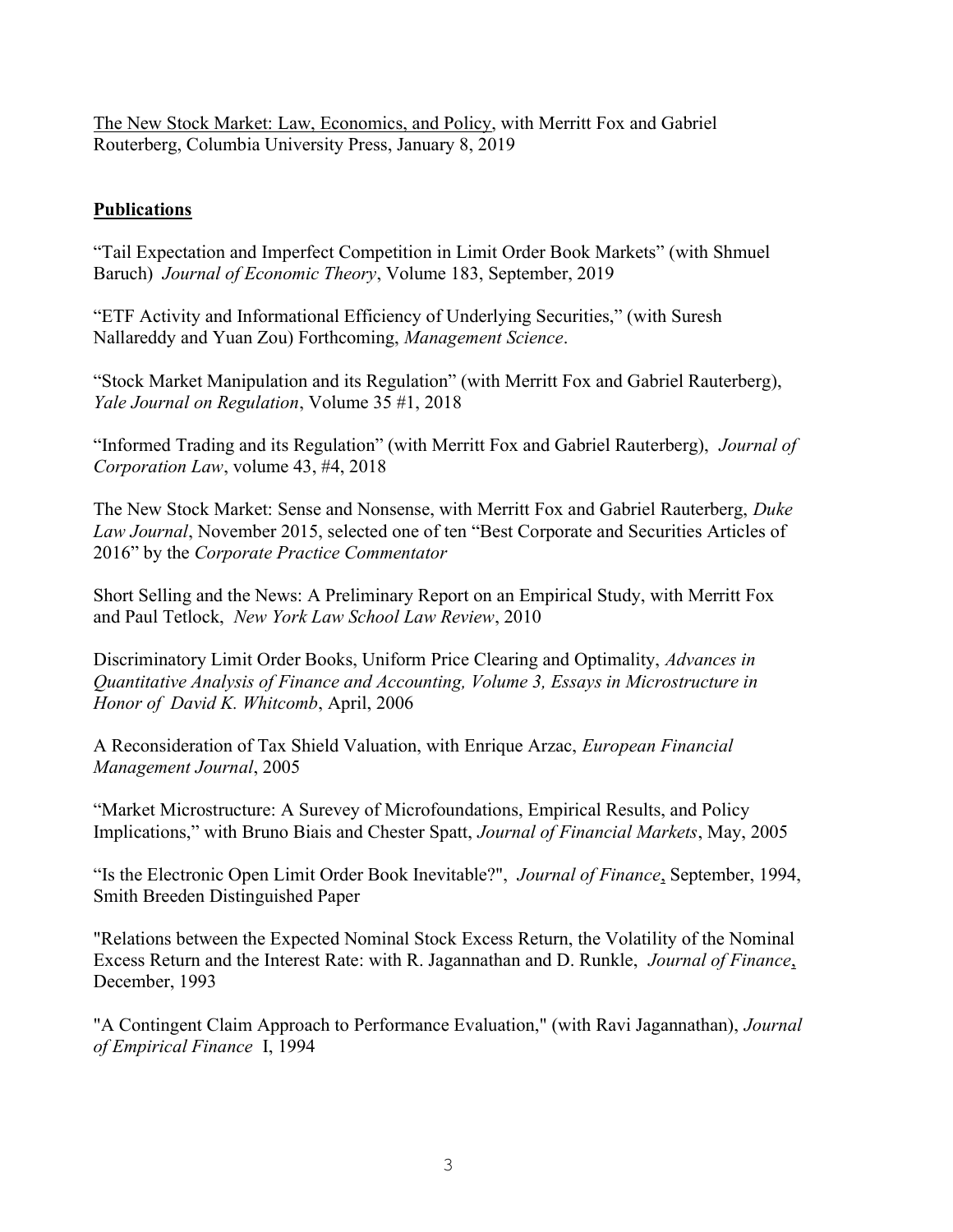"Challenges to Theory Development in Entrepreneurship Research," (with Raphael Amit and Eitan Muller), Journal of Management Studies, September, 1993

"Entrepreneurial Ability, Venture Investments and Risk Sharing" (with Raphael Amit and Eitan Muller), October, 1990, Management Science

"Economic Significance of Predictable Variations in Stock Index Returns," (with William Breen and Ravi Jagannathan), Dec., 1989, Journal of Finance; Reprinted in Forecasting Financial Markets, ed. By Terence C. Mills, Edward Elgar, 2001

"Insider Trading, Liquidity and the Role of the Monopolist Specialist," April, 1989, Journal of Business

"Estimating the Components of the Bid/Ask Spread", (with L. Harris) May, 1988, Journal of Financial Economics; reprinted in Microstructure : The Organization of Trading and Short Term Behavior (International Library of Critical Writings in Financial Economics Series, S02) by Hans R. Stoll (Editor), Journal of Financial Economics All Star Paper

"Components of the Bid-Ask Spread and the Statistical Properties of Transaction Prices", December, 1987, Journal of Finance

"Bid, Ask and Transaction Prices in a Specialist Market with Heterogeneously Informed Traders" (with P. Milgrom) March, 1985, Journal of Financial Economics; reprinted in Microstructure : The Organization of Trading and Short Term Behavior (International Library of Critical Writings in Financial Economics Series, S02) by Hans R. Stoll (Editor), Journal of Financial Economics All Star Paper

# Book Reviews and Other Papers

"Naked Open Market Manipulation" (with Merritt Fox and Gabriel Rauterberg) in Global Algorithmic Capital Markets edited by Walter Mattli, Oxford University Press

"High Frequency Trading and the New Stock Market: Sense and Nonsense" (with Merritt Fox and Gabriel Rauterberg), February 2018, Journal of Applied Corporate Finance

"Brief of amici curiae business professors in support of petitioner," International Securities Exchange, LLC v. Chicago Board Options Exchange, Inc.; CME Group Index Serives, LLC; The McGraw-Hill Companies, Inc.; In the Supreme Court of the United States, 2/28/2013

Information and Learning in Markets: The impact of Market Microstructure, Reviewed in Journal of Economic Literature, September, 2009

"Glosten-Milgrom Models" entry for the Encyclopedia of Quantitative Finance, 2009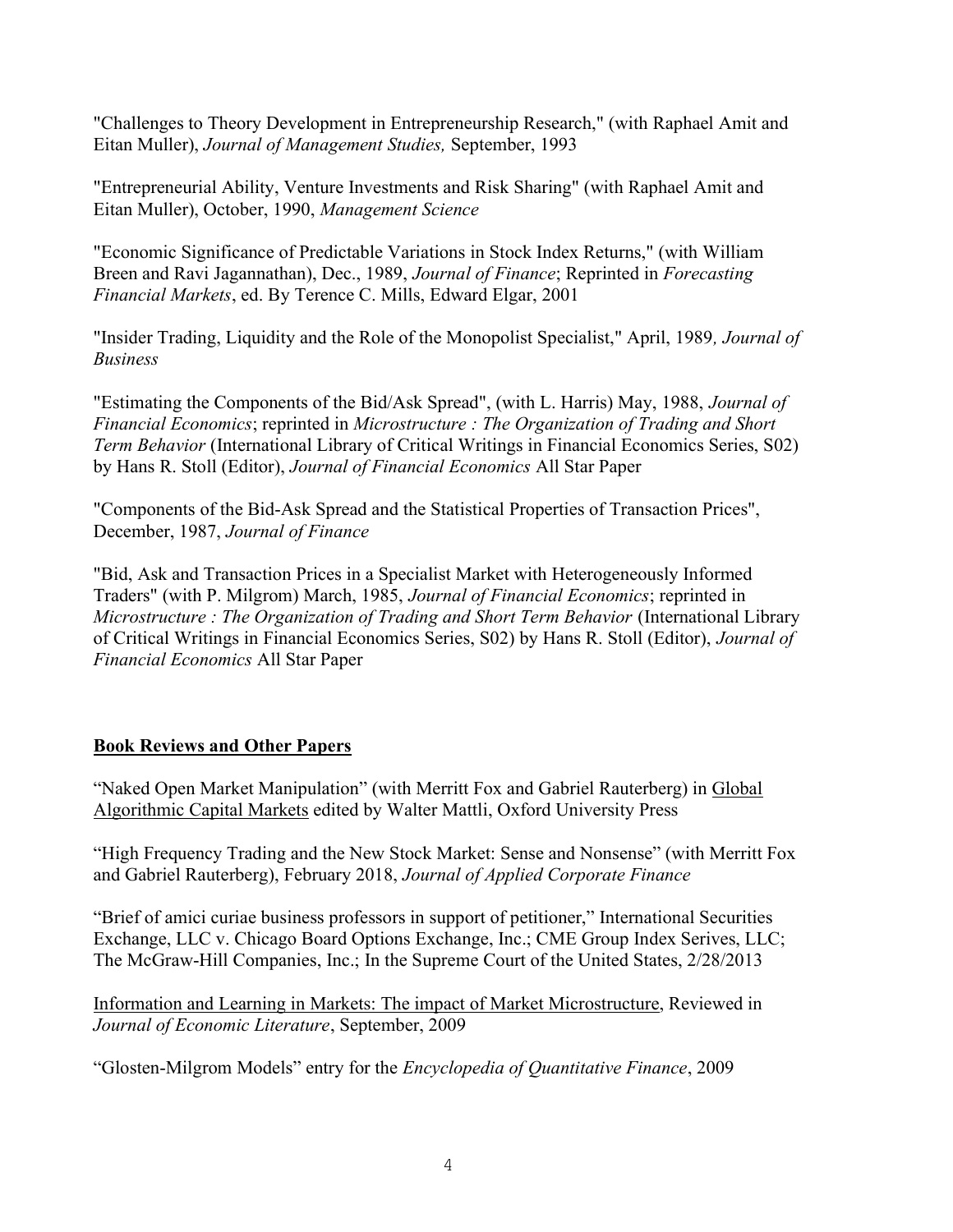"The past, present and future of trading stocks" with Charles Jones Financial Times, 5/14/01 Reprinted in Mastering Investment, Financial Times, 2002

Introductory Comments: Bloomfield, O'Hara, and Flood, Huisman, Koedijk, and Mahieu, Review of Financial Studies, 12 (1) pp 1-3, 1999

The Microstructure of Securities Markets, Reviewed in Journal of Economic Literature, September, 1988.

Equity Markets, Reviewed in Journal of Finance, December, 1988

"Does Venture Capital Foster the Most Promising Entrepreneurial Firms?" (with Raphael Amit and Eitan Muller), Spring, 1990, California Management Review

"Private Information" Essay in The New Palgrave Dictionary of Money and Finance

"The Economics of Market Making," Mid America Institute for Public Policy Research position paper

# Working Papers

"Rents vs. Costs of Intermediation in the Bond Market" November 2017 with Charlie Calomiris and Ben Munyan

"Welfare cost of informed trade" April, 2009, revised 2019 (with Talis Putnins), submitted 2020, rejected, under revision

"Trading cost and anomaly returns" 2012 (with Susan Ji and Jialin Yu)

"Day Trading: Making and Taking Liquidity and Manipulation on the National Stock Exchange of India" with Manoj Dalvi, April, 2011, revised 2012

"Market Architecture Redux" Nov. 2002, revised July, 2003

"Precedence Rules" 1998, revised 2006, 2009

# Work in Progress

"Quote Based Manipulation in Financial Markets," with Merritt Fox and Sue Guan

"Behavioral Biases and Day Trading profits on the Bombay and National Stock Exchanges," with Manoj Dalvi and Ravi Jagannathan

Investigating Broker-Dealer Execution Quality in the U.S. Bond Market a project with Citi and JPMorgan with Charles Calomiris, Patricia Mosser and Ben Munyan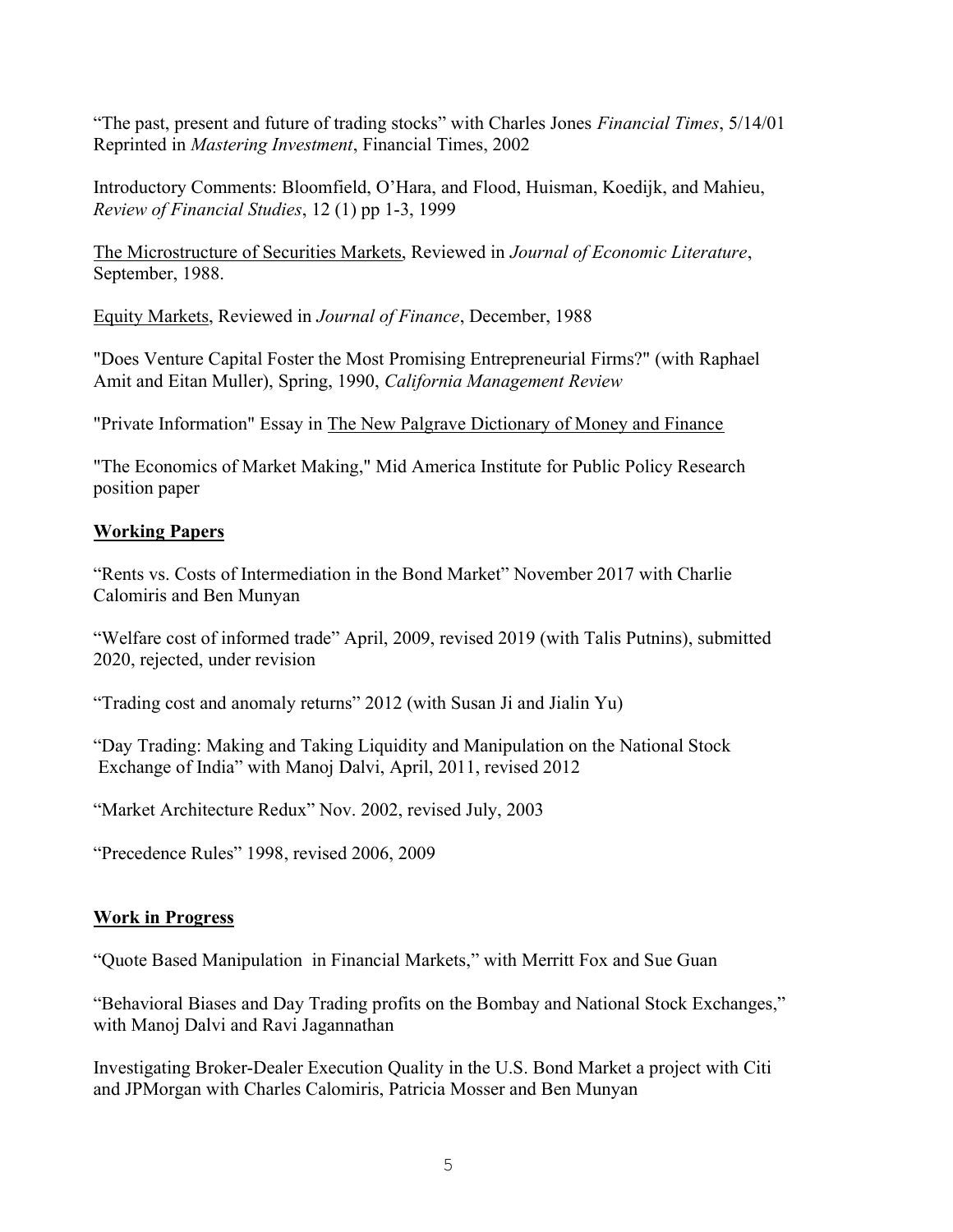The New Special Study of the US Equity Markets. A long term project bringing together academics and practitioners to study the US capital markets. With Merritt Fox and Ed Greene

Informed trading strategies on the NSE of India (with Manoj Dalvi)

Liquidity provision on the NSE of India (with Manoj Dalvi)

## Editorial Positions

Associate Editor: Journal of Financial Intermediation, 2015- Advisory Editor: Journal of Financial Markets, 2000- Editor: Review of Financial Studies 1996-1999 Associate Editor: Journal of Finance, 1991-1996 Associate Editor: Review of Financial Studies, 1991-1994 Associate Editor: Review of Quantitative Finance and Accounting, 1990-

### Refereeing

Referee for the following journals: American Economic Journal-Micro,American Economic Review, Econometrica, Economic Inquiry, Empirical Economics, European Economic Review, International Economic Review, Journal of Banking and Finance, Journal of Business, Journal of Finance, Journal of Financial and Quantitative Analysis, Journal of Financial Economics, Journal of Financial Markets, Journal of Political Economy, Quarterly Journal of Economics, Review of Economic Studies, Review of Financial Studies, Review of Quantitative Finance and Accounting. Referee for National Science Foundation, Social Sciences and Humanities Research Council of Canada.

### Significant Administrative Duties

Director of Initiative on Financial Markets Regulation, Program for Financial Studies, 2016- Curriculum and Instruction Committee 2013-2017, 2018- Co-director, Program in the Law and Economics of Capital Markets 2007- Chair, Finance and Economics Divison, 2002-2008 Finance Sub-division Chair, 1994-2002 Recruiting Chair, 1996-7, 2000-01, 2001-02, 2011-12 Finance coordinator, PhD program, 1993-95

### Outside Activities (2010-2020)

Sponsored research on the economics of stock exchange proprietary data, SIFMA, 2019

Friedman, Kaplan, Expert report on plaintiffs'expert report, testified at deposition; Alaska Electrical Pension Fund v. Bank of America, Case No. 14-cv-7126 (JMF), 2017-18